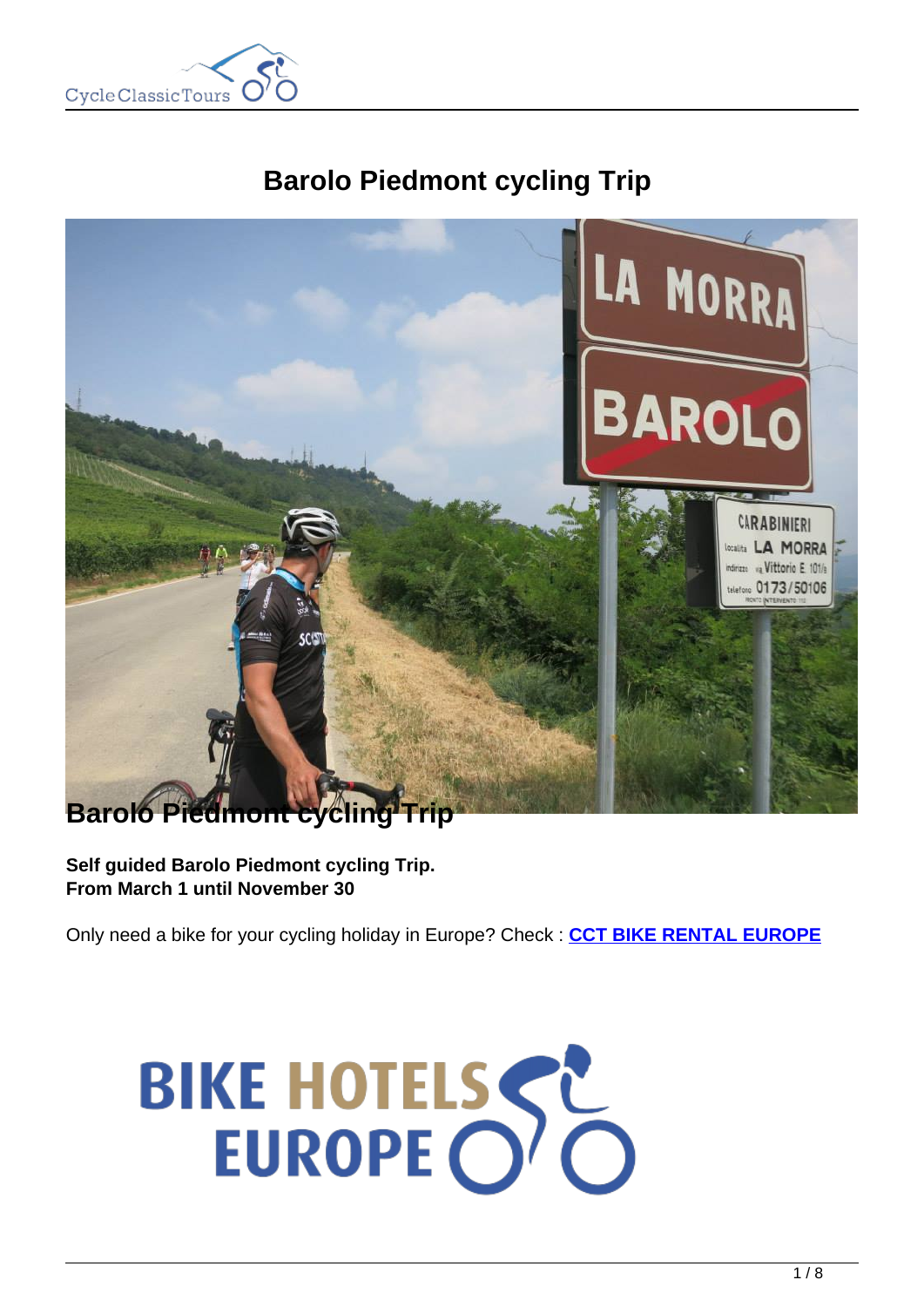



## **Self guided Barolo Piedmont cycling Trip**

A cycling week rolling through vineyards on the World Heritage Hills. From the fascinating Alfieri Hills to the extraordinary panoramas of the Roero Rocks, through the unique landscapes of the Barolo and Barbaresco vineyards and the unspoiled nature of Alta Langa, and on to Alba, the historic 'capital' of the territory and world-famous food & wine landmark. A memorable bike ride through Piedmont to savour the finest truffles and noble wines, prestigious wineries and renowned restaurants, excellent local products hidden among the enchanting hills in the homeland of Slow Food!

#### **Immerse the Barolo region in Piedmont on your bike and sign up!**

- Explore the medieval city of Alba and taste its famous white truffles
- Pedal at your own pace between noble castles and historic villages
- Enjoy the breathtaking views and the mystical moods of the Rocks
- Savour the greatest expressions of Nebbiolo grapes and enjoy the unique pleasure of Alba White Truffle
- Cycle in the most authentic 'Langa'. Highlands of forests and pastures, guardians of ancient traditions and unique flavors
- Pedal at your pace among noble castles and past atmospheres

### **Itinerary**

Day 1

Arrival / Check in

**From 15:00** | Arrival in Alba and check-in at your hotel.

Time at leisure.

**18:00** | Bikes and accessories delivery directly at your hotel (*TREK DS 8.2* or similar, repair kit, helmet, bags, lock, Garmin GPS and general map of the territory).

Welcome aperitif and briefing with the staff.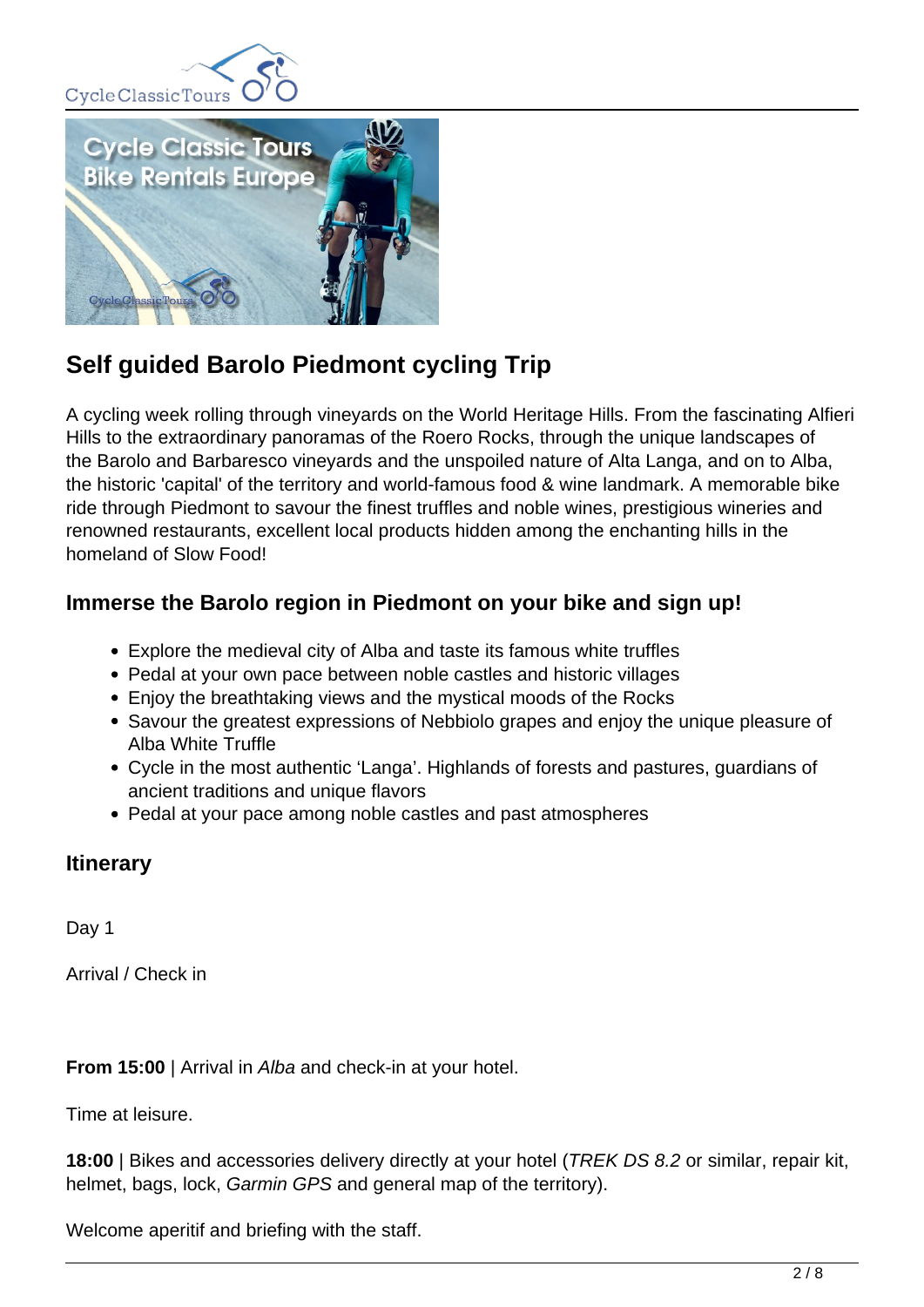

**20:00** | Dinner at selected restaurant (à la carte with payment on spot).

Day 2

The Alfieri Hills and Roero landscapes

Breakfast. Check-out.

Luggage drop-off in reception to be transferred to your next hotel.

Departure for cycling stage 1 from Alba to Canale:

- distance and climbing full itinerary: 55 Km | 1367 m;
- distance and climbing short itinerary: 30 Km | 816 m.
- Itineraries uploaded on Garmin GPS.
- The Alfieri Hills are named for Italian poet Vittoria Alfieri. The "founder of Italian tragedy" took his inspiration from this place where 3 unique landscapes converge. Views of the Alps frame a tapestry of rolling vineyards and orchards, historic castles, and the legendary limestone Roche that gives Roero wine its unique character.

Arrival in Canale and check-in at your hotel.

**20:00** | Dinner at selected restaurant (à la carte with payment on spot).

Day 3

The Roero Rocks, Pollenzo and Slow Food

Breakfast. Check-out.

Luggage drop-off in reception to be transferred to your next hotel.

Departure for cycling stage 2 from Canale to Verduno:

- Distance and climbing full itinerary: 45 Km | 1164 m;
- Distance and climbing short itinerary: 39 Km | 1031 m.
- Itineraries uploaded on Garmin GPS.
- There is no better way to arrive at the home of Slow Food than via the gentle pace of cycling. You will understand why this area became the birthplace of a movement that reminds the world of the pleasures to be found by reconnecting with the land, as you will during this special trip.

Arrival in Verduno and check-in at your hotel.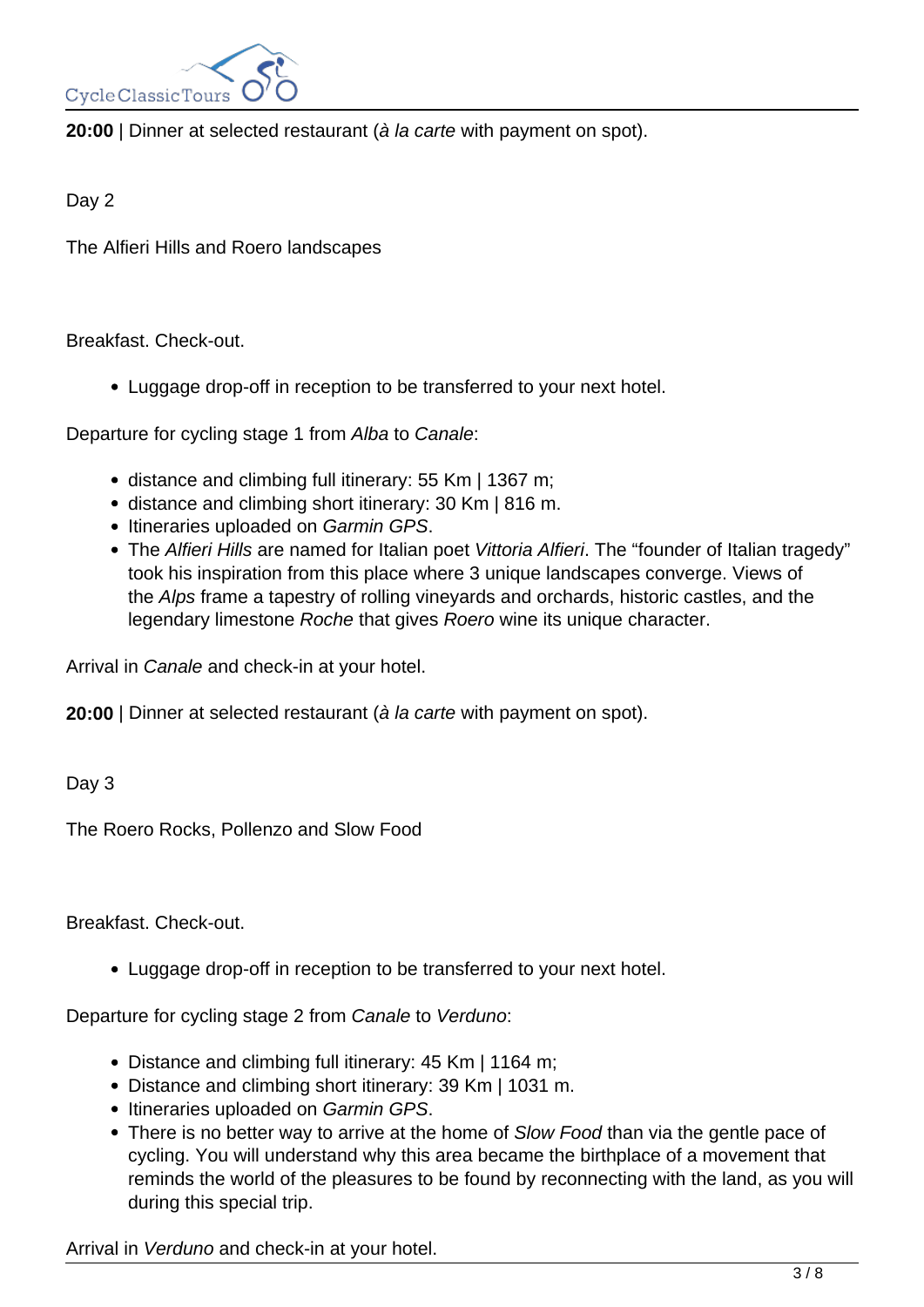

**20:00** | Dinner at selected restaurant (à la carte with payment on spot).

Day 4

The Barolo Hills

Breakfast. Check-out.

- Luggage drop-off in reception to be transferred to your next hotel.
- Departure for cycling stage 3 from Verduno to Monforte:
- Distance and climbing full itinerary: 48 Km | 1374 m;
- Distance and climbing short itinerary: 37 Km | 1110 m.
- Itineraries uploaded on Garmin GPS.
- The Barolo Hills are the birthplace of the King of Wines. At every turn the views will take your breath away. Cycle past people working this land with attention to both quality and beauty. Ancient castles blend with modern architecture and the Barolo wine is exceptional.

Arrival in Monforte and check-in at your hotel.

**20:00** | Dinner at selected restaurant (à la carte with payment on spot).

Day 5

100% Alta Langa

Breakfast.

Departure for cycling stage 4 from Monforte to Monforte:

- Distance and climbing full itinerary: 48 Km | 1381 m;
- Distance and climbing short itinerary: 37 Km | 1020 m.
- Itineraries uploaded on Garmin GPS.
- Panoramic views, medieval villages and meandering vineyard trails offer the opportunity to immerse yourself in the magic of the Langhe.

Back to the hotel.

**20:00** | Dinner at selected restaurant (à la carte with payment on spot).

Day 6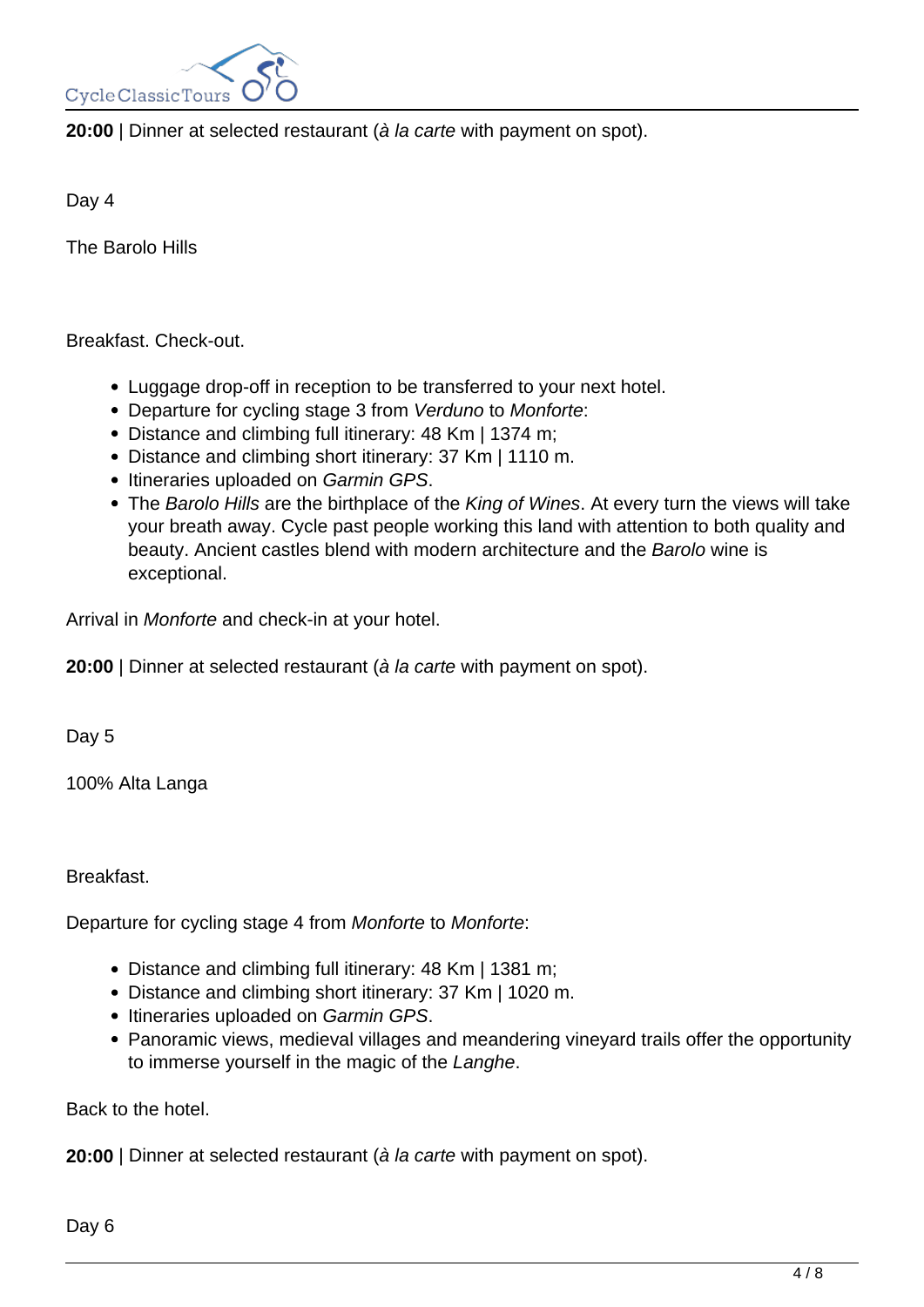

Suspended between Alta and Bassa Langa

Breakfast. Check-out.

Luggage drop-off in reception to be transferred to your next hotel.

Departure for cycling stage 5 from Monforte to Mango:

- Distance and climbing full itinerary: 44 Km | 1386 m;
- Distance and climbing short itinerary: 31 Km | 917 m;
- Itinerary uploaded on Garmin GPS.
- Another day spent surveying this noble realm from its many vantage points. At every turn the outlook changes and you begin to understand the true gifts of this hidden kingdom.

Arrival in Mango and check-in at your hotel.

**20:00** | Dinner at selected restaurant (à la carte with payment on spot).

#### Day 7

Through the Moscato and Barbaresco Hills… down to Alba!

Breakfast. Check-out.

Luggage drop-off in reception to be transferred to your next hotel.

Departure for cycling stage 6 from Mango to Alba:

- Distance and climbing full itinerary: 67 Km | 1890 m
- Distance and climbing short itinerary: 37 Km | 950 m
- Itineraries uploaded on Garmin GPS.
- One of the oldest grape varieties in Piedmont, Moscato was the invention of farmers seeking a drink to cleanse the mouth after snacks. Now we all benefit from these light bubbles that refresh and delight. Pass by vineyards dedicated to these grapes and into the land of the elegant Queen of Wines, Barbaresco.

Arrival in Alba and check-in at your hotel.

Bikes and accessories collected from your hotel.

Dinner at leisure.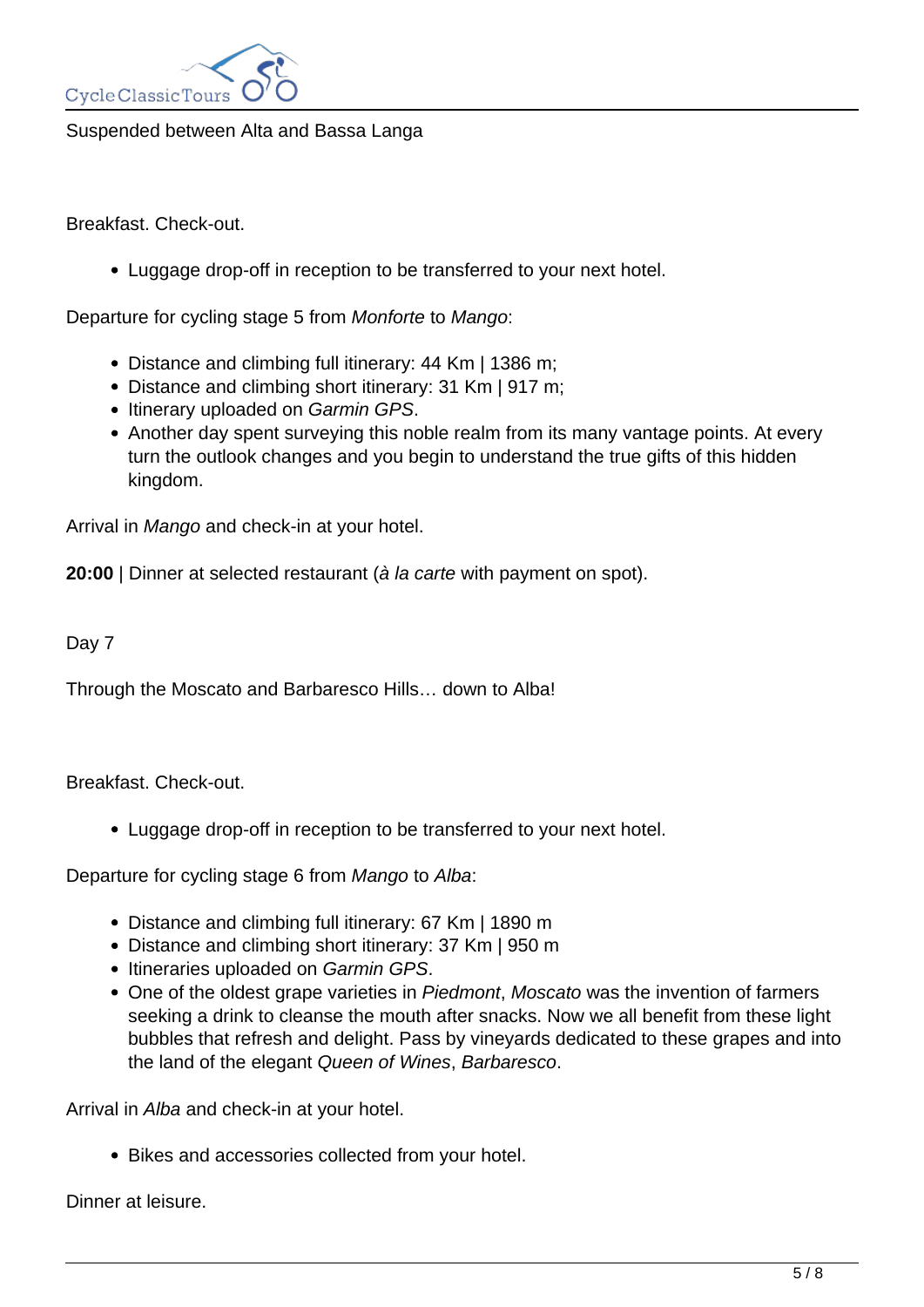

Day 8

**Departure** 

Breakfast. Check-out.

Time at leisure.

#### **Airport**

- Milan has three important airports; the most important airport is Milan Malpensa, from here many flights leave /arrive worldwide. There are many regular flights to/ from Europe
- The second airport is Milan Linate which has a lot of domestic and European flights to all important cities in Europe. There is a shuttle bus connecting Malpensa with Linate Airport. The ride between the two airports takes more than an hour.
- The third airport is Bergamo Airport (officially Orio al Serio International Airport) and is northeast of Milan, close to the city of Bergamo. This airport is especially used by budget companies like Ryanair.

#### **Busses**

- From Milan Malpensa Airport to Milan Central station are Malpensa Shuttle busses departing: every 30 to 60 minutes Length: 1 hour.
- From Milan Linate International Airport to Milan Central station busses departing every 30 minutes Length: 20 minutes.

#### **Train**

The train ride from Milan to Tirano takes roughly two hours. The ride is very scenic …you will certainly enjoy it!

#### **Booking Information**

#### **Add your start date**

- All prices are based on double rooms
- All day departures are possible
- For bookings & inquiries info@cycleclassictours.com

#### **Explorer category**

• Price per person based on 2-5 pax  $\epsilon$ 945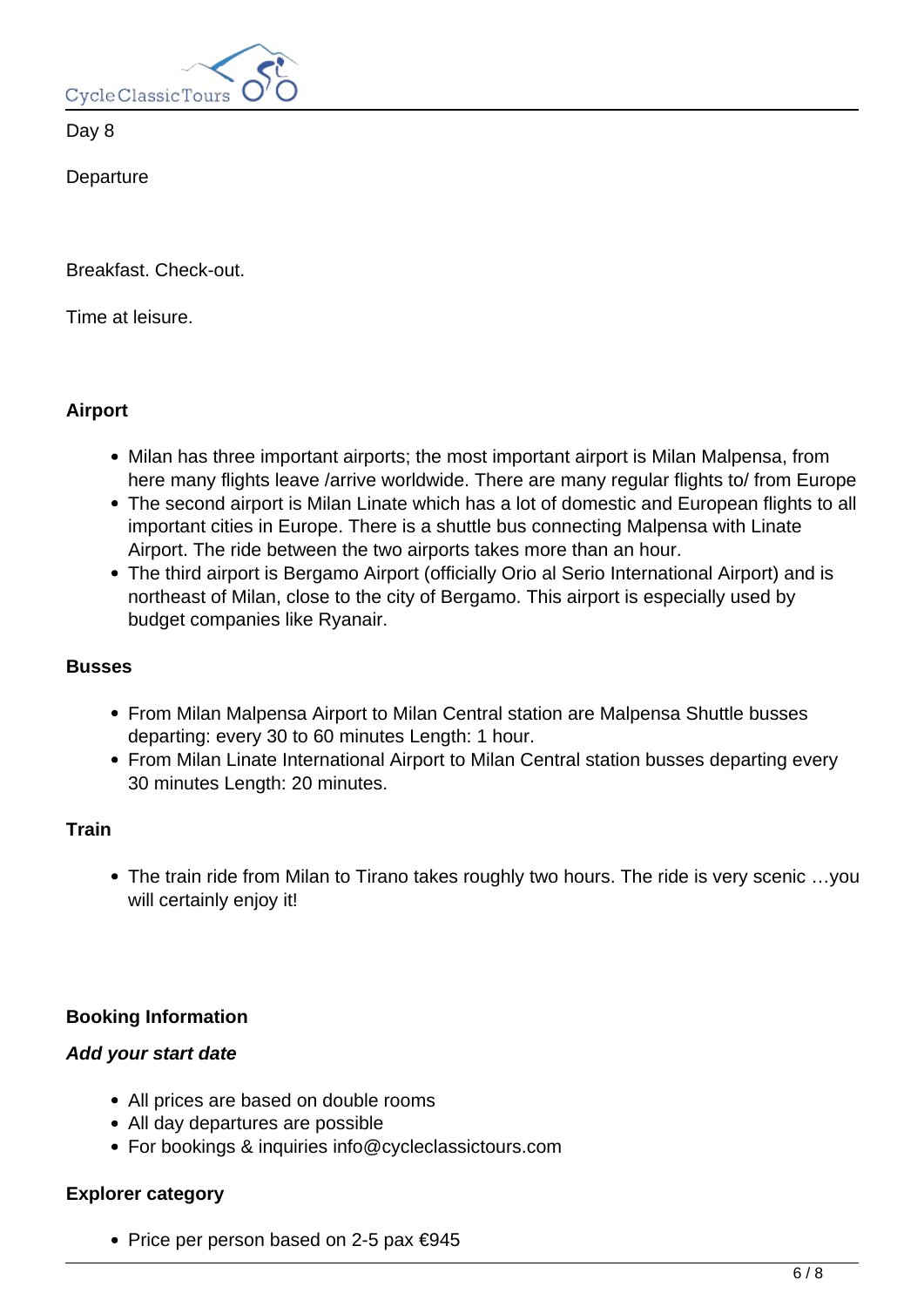

- Price per person based on 6-10 Pax €785
- Group larger than 10 pax (on request)

#### **Charme category**

- Price person based on 2-5 pax from  $€1105$
- Price person based on 6-10 pax from €990
- Group larger than 10 pax (on request)

#### **Extra Information**

- 1. Fill out and submit the online booking request or send an email to info@cycleclassictours.com
- 2. We tend and try to send all over within 48 hours.
- 3. Please do not make travel plans until you receive our confirmation.
- 4. Please be advised that we make every effort to ensure that all the information given on this site is accurate. All statements and information have been researched and supplied by third parties.
- 5. The information given is accurate and reliable, to the best of our knowledge. Should errors be found, we will rectify them as quickly as possible. However, we accept no responsibility for errors or inaccuracies.

#### **Included**

- 7 nights in double room
- breakfast and local city taxes for 7 nights
- Dinner reservation at selected restaurants for 6 nights (à la carte with payment on spot)
- Front-suspended hybrid bike rental TREK DS 8.2 or similar, repair kit, helmet, bags and lock
- Garmin GPS rental with uploaded cycling itineraries and map of the territory
- Bike delivery and drop-off directly at your hotel
- Welcome aperitif and briefing with our staff
- Luggage transport to next hotel for each cycling stage
- Voucher-free service, all taxes, operating costs, contact person available in case of emergency 24/7